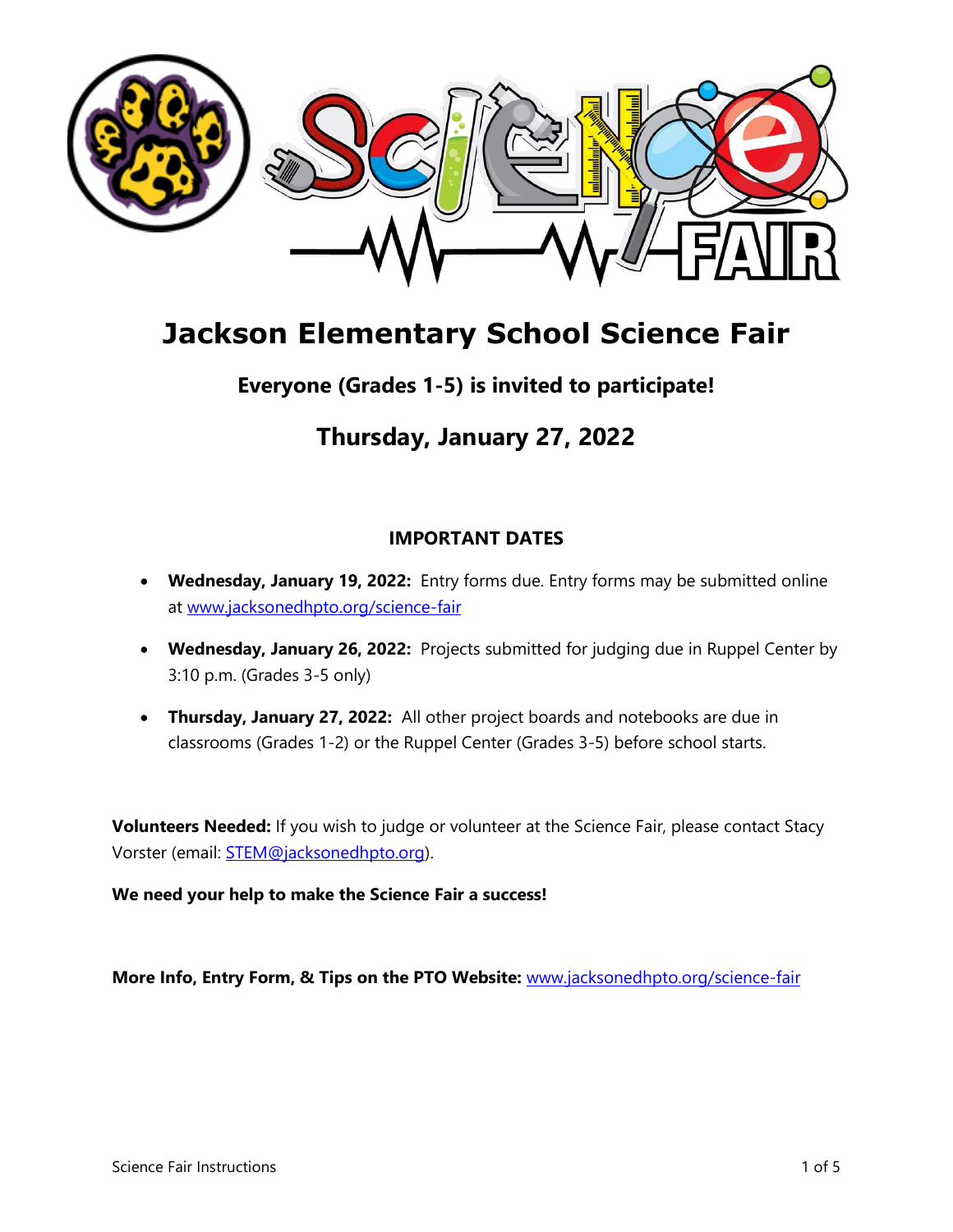#### **HOW DO I PARTICIPATE?**

# **\*\*Participation is voluntary, and students will not be graded on Science Fair work unless told otherwise by your teacher(s)\*\***

The Entry Form is available here: [www.jacksonedhpto.org/science-fair](http://www.jacksonedhpto.org/science-fair)

Students may work in pairs—only one entry form is required, but both names must be included on the entry form. *Student pairs must be in the same class or in the same household.* 

Once you have submitted the entry form, follow these easy steps:

**S***tep 1:* Get a notebook. This is where you are going to record all your notes and data for your project. It's like keeping a diary of your work. The judges will be looking at all your information in this notebook. Extra notebooks are in the office, if needed.

**Step 2:** Ask a question! Is there something that you are interested in learning about? Do some research in books and the Internet for science fair project ideas.

**Step 3:** Choose a format and conduct your experiment. There are two types:

- Learn and Explain (not judged)
- Scientific Experiment (Grades 3-5 may choose to be judged)

(*See following pages for descriptions of each format.)*

**Step 4:** Communicate your results! Get a display board to make your presentation. Ensure your **full name, grade and teacher's name, are written on the back of your board** prior to submitting. Extra boards are in the office.

**Step 5:** Bring your completed board and notebook to school. Grades 1 and 2 will show their projects their classroom. Grades 3-5 will display in the Ruppel Center. *Projects submitted for judging (Grades 3-5 only) must be dropped off by 3:10 p.m. on Wednesday, January 26.* All others must be dropped before school on Thursday, January 27.

*Step 6:* Attend the Science Fair with your class and enjoy the experience!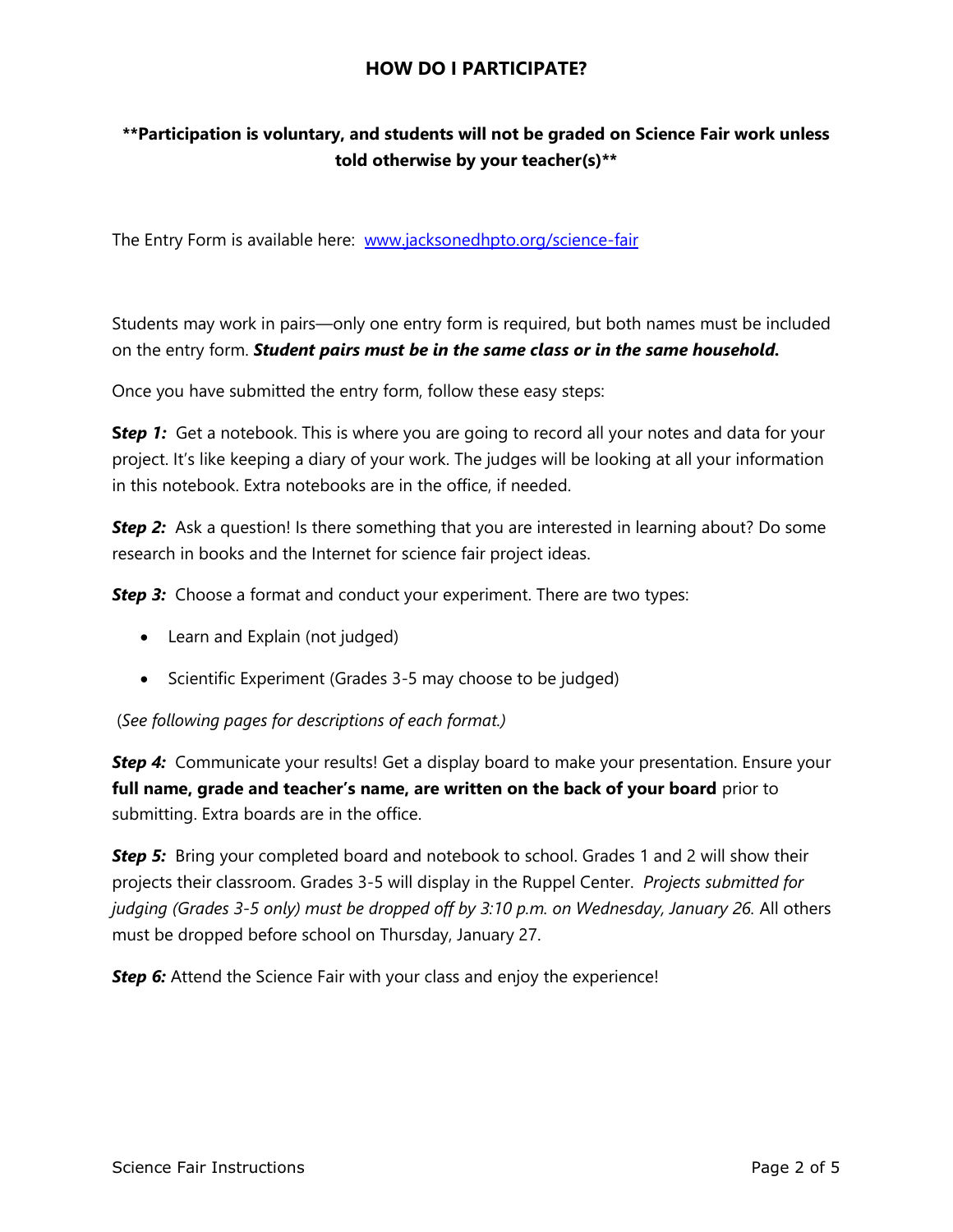## **THE SCIENCE FAIR FORMATS**

#### **Option 1: Learn and Explain**

Students using this format are not judged or eligible for awards. "Learn and Explain" is perfect for the student who wants to participate in the fair but does not want the pressure of being judged. Also, there is no required hypothesis to challenge. It is just how it sounds—the student learns something and then explains it!

*All first-grade entries must be "Learn and Explain."* In addition, if families wish to work together on a project, they should choose the "Learn and Explain" method.

#### *Required elements for Learn and Explain projects:*

- *Background:* Provide information about the scientific concept you are exploring.
- *Procedure:* List materials and describe how you explored your idea. This could be a model, a survey, artwork, or other ways of presenting your concept.
- *Observations:* Describe what happened when you tested your concept or built your model.
- *Conclusion:* Describe what you learned from this project and how it could be used in real life. Discuss any problems you encountered and how you overcame them.

#### **Option 2: Scientific Experiment**

Projects that are "Scientific Experiment" entries have the option of being judged. (Note: Students in 2nd Grade may submit a "Scientific Experiment," but are not eligible for judging.)

#### *Required elements for Scientific Experiment projects:*

- 1. Introduction
	- Purpose: Explain what you are trying to prove or why you are doing the experiment.
	- Investigative Question: What do you want to know?
	- Hypothesis: Explain what you think will happen in the experiment and why.